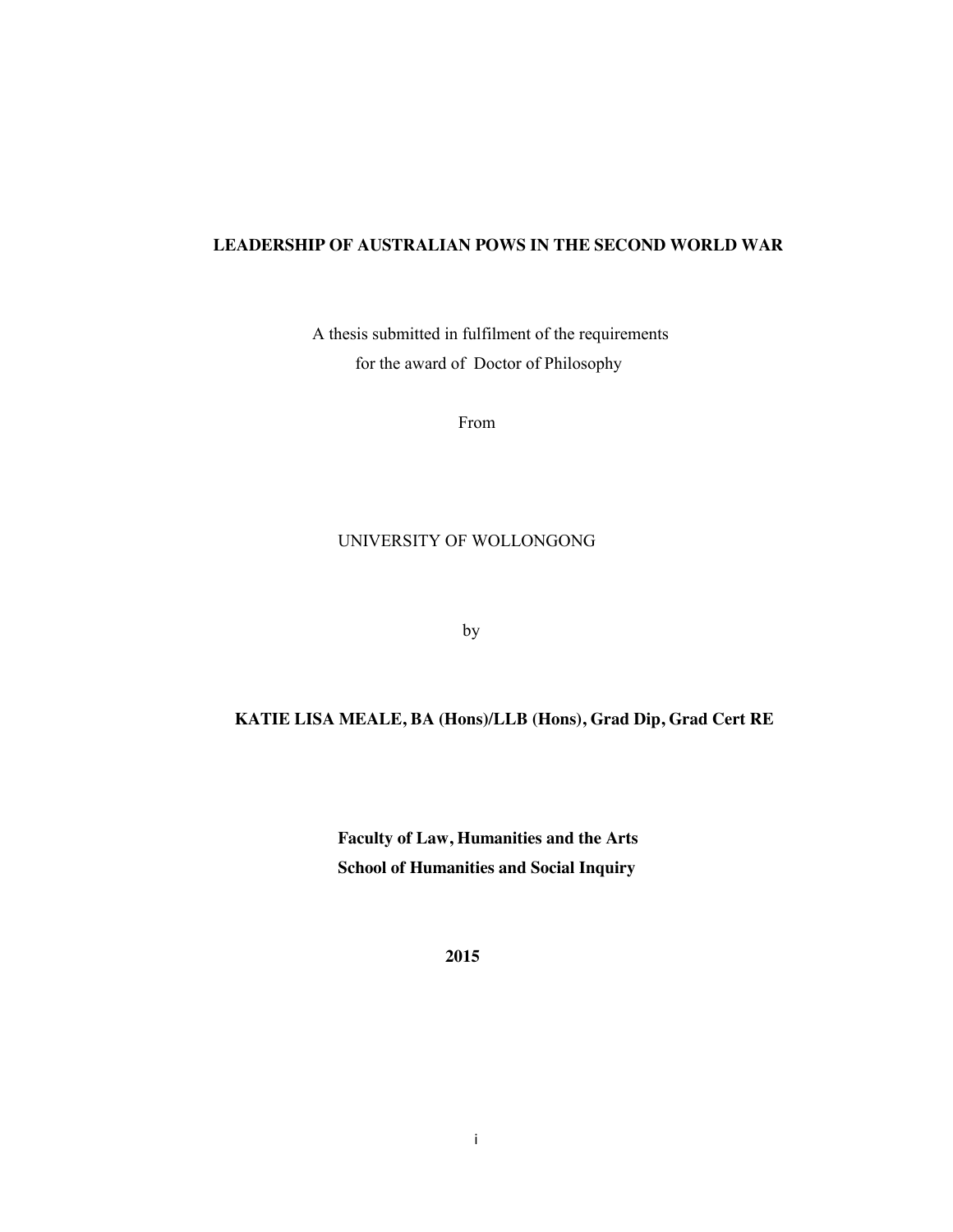## **CHAPTER 6: POSITIONAL AND INFORMAL DEMOCRATIC LEADERSHIP**

Air Force Sergeant James 'Dixie' Deans and Warrant Officer Alistair McGregor Currie were two air force NCO elected positional leaders. The chapter begins with a brief history of both men in captivity, then examines how Deans and Currie balanced the needs of their formal groups with the unique nature of their leadership authority in order to create and apply a democratic leadership style in captivity. With an ability to adapt their leadership style in response to their men's physical and psychological needs, both men became respected POW leaders who gained loyal followership.

### **Sergeant James 'Dixie' Deans**

Sergeant James 'Dixie' Deans bailed out over Berlin on 10 September 1940.<sup>1</sup> Captured by the Germans, Deans was transferred into the custody of the Luftwaffe and interrogated at Dulag Luft before being transferred to his first camp, Stalag Luft I.<sup>2</sup> Over the course of the war, Deans would be held in six camps run by the Luftwaffe for air force POWs<sup>3</sup> and, mixed service personnel camps at Stalag 357 at Thorn, then at Fallingbostel, which were run by German Wehrmacht.<sup>4</sup> Then, in April 1945, with the Allied forces approaching Fallingbostel, Deans and his men were forced to evacuate the camp via train and then on foot. 5

For the most part, the conditions in the Luftwaffe camps were relatively stable.<sup>6</sup> Permanent barracks had been built for housing the prisoners, there were regular arrivals of Red Cross parcels to supplement the German ration and to pass the time the POWs were allowed to participate in a variety of leisure and educational activities.

 $\overline{a}$ 

<sup>&</sup>lt;sup>1</sup> Gilbert, *POW*, p.137; Younger, *No Flight from the Cage*, p.24.<br><sup>2</sup> J. Deans, Repatriation Questionnaire for British/American Ex-Prisoners of War no. 42218, p.1, TNA:PRO:WO 344\87\2.

<sup>&</sup>lt;sup>3</sup> Deans was held in the following permanent Luftwaffe camps: Stalag Luft I, Stalag Luft III Centre Compound and Stalag Luft IV. See Deans, Repatriation Questionnaire for British/American Ex-Prisoners of War, p.1; J. Deans, Special Questionnaire for British/American Ex-Prisoners of War MI9/INT/SP/MIS-x, p.1, TNA:PRO:WO208/5439. 4 Deans, Repatriation Questionnaire for British/American Ex-Prisoners of War, p.1; Deans, Special

Questionnaire for British/American Ex-Prisoners of War, p.1.

<sup>5</sup> Deans, Repatriation Questionnaire for British/American Ex-Prisoners of War, p.1; Interview with Deans, reel 4.

<sup>6</sup> Camp History of Stalag Luft III (Sagan) Air Force Personnel, April 1942-January 1945, Part II Centre (NCO) Compound, pp.1-2; Protecting Power Inspection Report of Stalag Luft III, 13 September 1942, p.1, TNA:PRO:WO224/63A; Protecting Power Inspection Report of Stalag Luft III, 13 May 1942, p.2, TNA:PRO:WO224/63A; F. Seamer, Statements by Royal Air Force Personnel from Prisoner of War Camps in Germany and Italy, no.A402478, 23 April 1945, p.1, AWM54 779/3/129 Part 5.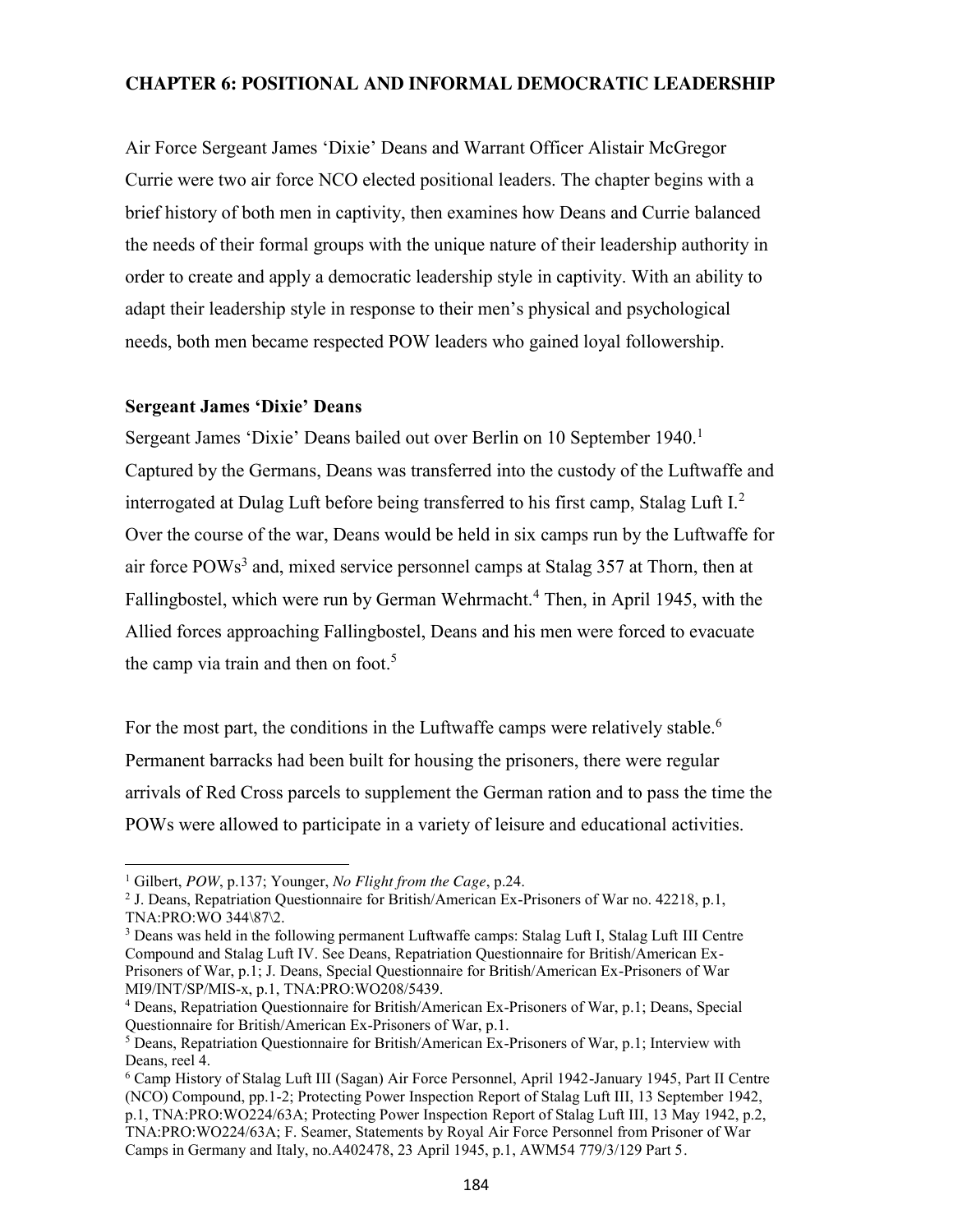Relations with the Luftwaffe Commandants and guards were, for the most part, relatively amicable.<sup>7</sup> The one significant exception to this was Stalag Luft IV in Heydkrug.<sup>8</sup> Stalag Luft IV already held 3000 NCOs when Deans and some of his formal group arrived.<sup>9</sup> This number grew to  $6000$ , following large transfers of American POWs. From this time onwards, Deans' men experienced overcrowded conditions in temporary accommodation and Red Cross parcels became fewer and smaller.<sup>10</sup> In the aftermath of the Great Escape, the amicable relations with the Commandants established in previous camps ended.<sup>11</sup> Some prisoners were shot during escape attempts and the German guards were openly violent towards the prisoners.<sup>12</sup>

In Stalag 357 at Thorn and then at Fallingbostel, Deans' men felt the real impact of Germany's failing war effort. Deans' formal group arrived at Thorn after a particularly trying train journey of four days in overcrowded truck cars.<sup>13</sup> When they arrived at the camp, 7000 army NCOs were already there.<sup>14</sup> This figure soon reached 9000 POWs and kept climbing.<sup>15</sup> Shortages of German rations and Red Cross parcels continued.<sup>16</sup> At Fallingbostel, they found themselves in a reception centre for POWs who would soon be forced to leave the camp and march away from the approaching Allied

 $\overline{a}$ 

<sup>7</sup> Interview with Cornish, reel 4; Interview with Fordyce, reel 5.<br><sup>8</sup> Interview with A. Kerr by J. Bannister for the IWM on 18 March 2003, reel 5; Interview with D. Winn on 4 March 2004 for the Australians at War Film Archive, no.1508, reel 8,

<http://www.australiansatwarfilmarchive.gov.au/aawfa/interviews/333.aspx>, maintained by the Australian Department of Veteran Affairs, accessed on 15 June 2014; Interview with C. Younger by D. Firth for the IWM in November 2002, reel 5, IWM 23329; Dominy, *The Sergeant Escapers*, pp.107- 110; Younger, *No Flight from the Cage*, pp.115-124.<br><sup>9</sup> Field, 'Prisoners of the Germans and Italians', p.805; Mason, *Prisoners of War*, p.404.<br><sup>10</sup> L. Frith, unpublished writings titled 'What a way to win a war,' p.75,

Experiences as a Prisoner of War in Germany', pp.19-20; Gilbert, *POWs*, pp.200-201; Rolf, *Prisoners* 

<sup>&</sup>lt;sup>11</sup> Interview with Deans, reel 4; Interview with Winn, reel 8; Dominy, *The Sergeant Escapers*, pp.107-110; Younger, *No Flight from the Cage,* pp.115-124.

 $12$  R. Davies, Statements by Royal Air Force Personnel from Prisoner of War Camps in Germany and Italy, no.A400342, pp.4-5, AWM54 779/3/129 Part 1; E. Maher, Prisoners of War Statements RAAF for Repatriation Conference, no.166727, 27 November 1945, NAA A.705 163/1/743; Clutton-Brock, *Footprints on the Sands of Time*, pp.100-106; Dominy, *The Sergeant Escapers*, p.81.

<sup>&</sup>lt;sup>14</sup> Clutton-Brock, *Footprints on the Sands of Time*, pp.164-165; Mason, *Prisoners of War*, p.404.<br><sup>15</sup> Clutton-Brock, *Footprints on the Sands of Time*, pp.164-165; Mason, *Prisoners of War*, p.404.<br><sup>16</sup> J. Cassidy, St

Italy, no.A413823, 21 June 1945, p.1, AWM54 779/3/129 Part 15; S. Smith, Statements by Royal Air Force Personnel from Prisoner of War Camps in Germany and Italy, no.A404310, 27 July 1945, p.1, AWM54 779/3/129 Part 8; Interview with A. Kerr on 3 March 2004 for the Australians at War Film Archive, no.1489, tape 7,

<sup>&</sup>lt;http://www.australiansatwarfilmarchive.gov.au/aawfa/interviews/1219.aspx>, maintained by the Australian Department of Veteran Affairs, accessed on 13 May 2014.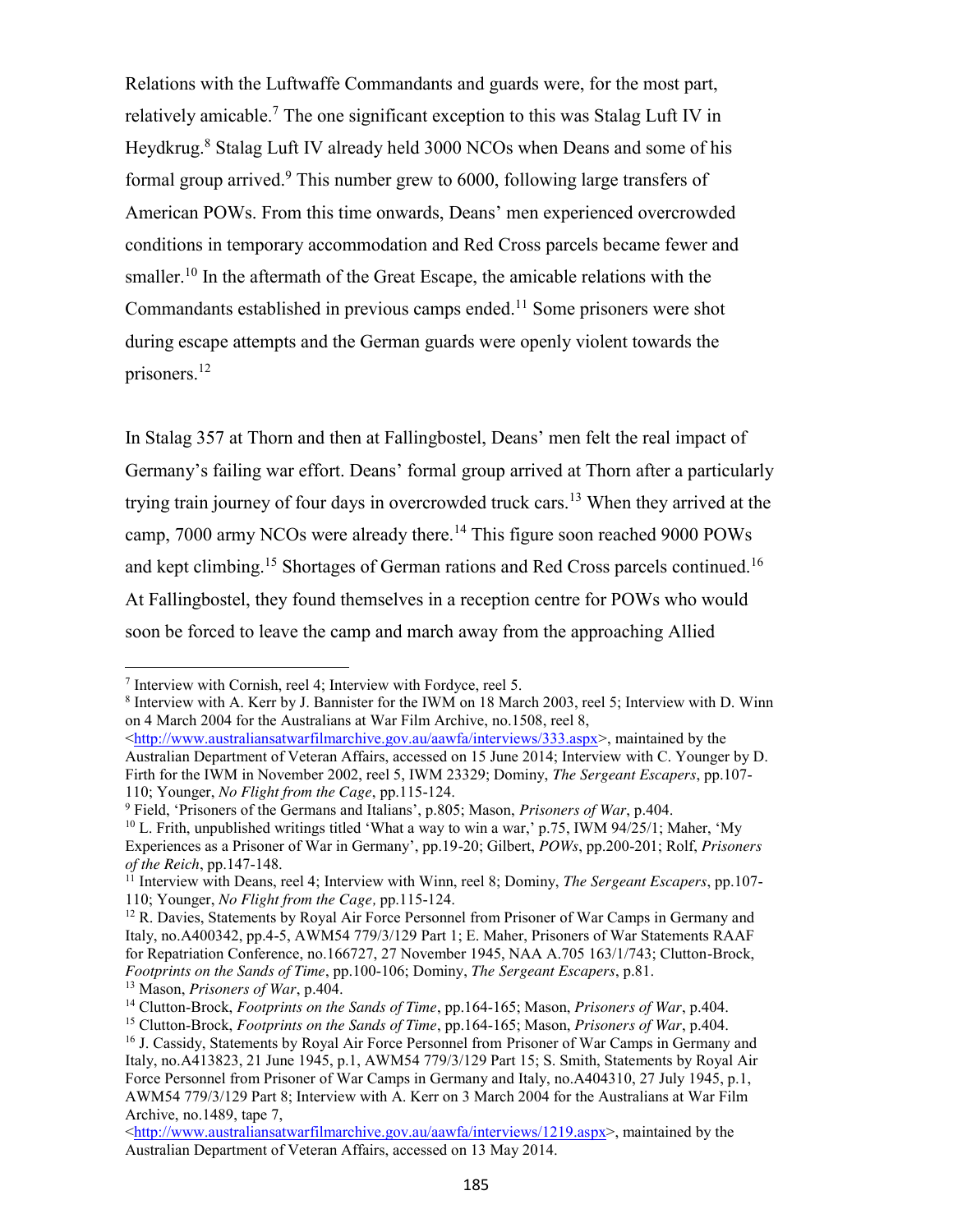forces.<sup>17</sup> Here Deans' formal group mostly lived in makeshift tents on the parade ground, with no heating or lighting, and existed on rations that fell below subsistence levels.<sup>18</sup>

On the open road in April 1945 Deans controlled an expanded formal group of about 12 000 men, spilt into sections of about 1000 each.<sup>19</sup> During the day Deans, rode between the groups on an old bicycle to ensure that the men had sufficient rations, were given rest breaks and were treated fairly by their guards. <sup>20</sup> At night, Deans cycled between the barns that he had arranged as a billet. Deans also had another challenge to deal with, British air strafing of his column. This final phase of captivity ended on 2 May when Deans' column was liberated by the American army.<sup>21</sup>

When Deans arrived in Stalag Luft I, his first camp, he found a formal group who believed that their elected leader was making life very comfortable for himself but not for his men.<sup>22</sup> An election soon followed, with Deans winning the vote. From this point on, Deans retained the position of MOC for the duration of his captive experience in six camps.<sup>23</sup> He did so because he won the right to act as the positional leader of his respective air force NCO formal groups through elections. At both Stalag Luft III Centre Compound and Stalag 357 Fallingbostel, for example, Deans was elected MOC as the previous MOCs were forced to resign by their respective formal groups.<sup>24</sup> At Stalag 357 at Thorn, where the formal group consisted of mixed air force NCOs and army other ranks, the acting SBO, Captain Bonham-Carter, aware of

 $\overline{a}$ 

<sup>&</sup>lt;sup>17</sup> Military Board Adjutant-General Officer in Charge 2 Echelon, Statements made by Repatriated Prisoners of War, Appendix, p.39, NAA: B3856 144/14/23.

<sup>&</sup>lt;sup>18</sup> For an overview of conditions in this camps see Davies, Statements by Royal Air Force Personnel from Prisoner of War Camps in Germany and Italy, pp.1-2; Seamer, Statements by Royal Air Force Personnel from Prisoner of War Camps in Germany and Italy, p.1, Younger, *No Flight from the Cage*, p.146.

<sup>19</sup> Interview with Morton, reel 1; Rolf, *Prisoners of the Reich*, p.166.

<sup>&</sup>lt;sup>20</sup> Interview with H. Dawson on 10 May 2004 for the Australians at War Film Archive, no. 2015, tapes 5 and 6

<sup>&</sup>lt; http://www.australiansatwarfilmarchive.gov.au/aawfa/interviews/1469.aspx>, maintained by the Australian Department of Veteran Affairs, accessed on 12 May 2104; R. Watchhorn, unpublished writings section titled 'March out of Fallingbostel 8 April 1945', p.93, IWM 95/35/1; Interview with Deans, reel 4; Dominey, *The Sergeant Escapers*, pp.126-127; Younger, *No Flight From the Cage*, pp.234-243.

<sup>&</sup>lt;sup>21</sup> Watchhorn, 'March out of Fallingbostel 8 April 1945', p.93; Interview with Morton, reel 1.

<sup>22</sup> Gilbert, *POWs,* p.139.

<sup>23</sup> Interview with Buckingham, reel 2.

<sup>24</sup> Interview with Deans, reels 2 and 4; Dominey, *The Sergeant Escapers*, pp.66, 117; Mackenzie, *The Colditz Myth*, p.127.